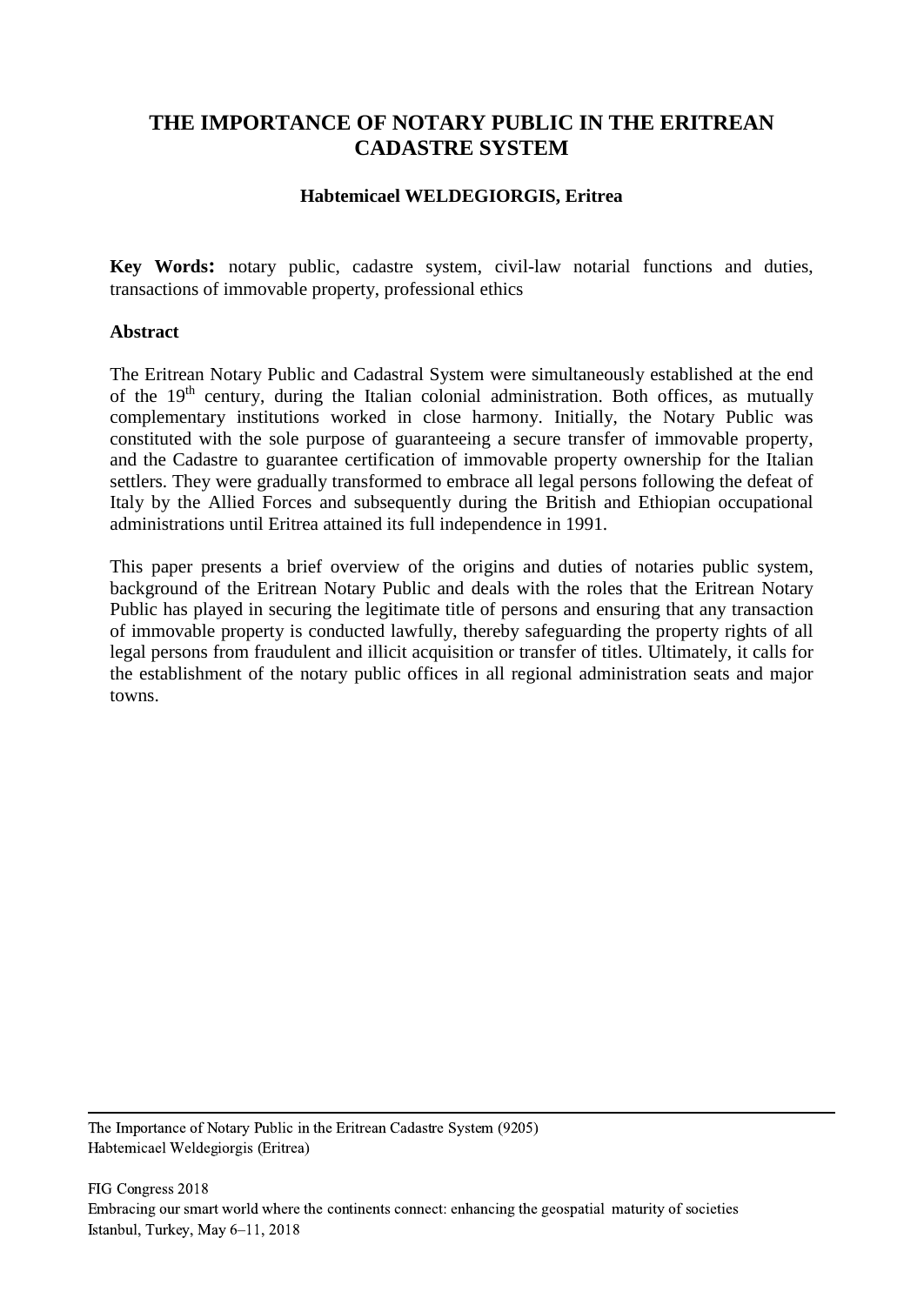# **THE IMPORTANCE OF NOTARY PUBLIC IN THE ERITREAN CADASTRE SYSTEM**

#### **Habtemicael WELDEGIORGIS, Eritrea**

### 1. **BRIEF OVERVIEW OF THE ORIGINS AND DUTIES OF NOTARY PUBLIC SYSTEMS 1.1 Origins of the Notary Public System**

The origin of the notary public, the oldest existing legal profession, is credited to ancient Rome. Initially, a notary public (also called "notary" or "public notary") was called "*scribae*" (scribe), "*tabellius*'' or "*notarius*" denoted to a person who noted down statements in shorthand and wrote them out in the form of minutes. But, later the title *notarius* was applied exclusively to senior government officials, courts of law, governors and secretaries to the Emperors. The notary public survived, despite the collapse of Western Empire during the Dark Ages in the  $5<sup>th</sup>$  century AD, in Continental Europe. Civil law flourished during medieval Italy from the  $12<sup>th</sup>$  century, and the 'notary public formed a central institution of that law', which still continues in most of Europe, South America and some other parts of the world. In England, the common law developed free from the impacts of the Roman law, and the notary public was introduced during the  $13<sup>th</sup>$  and  $14<sup>th</sup>$  centuries (notarylocator.com, and notarywise.com, 2018).

#### **1.2 Duties of the Public Notary Systems**

The World Book Encyclopedia (1994, p. 550) defines Notary Public as "an officer authorized by state law to certify certain documents and to take oaths". Bowen (2009, in sos.ca.gov, 2018) also defines notary public as a "public official that performs invaluable services for the legal, business, financial and real estate communities". Notary public is a public officer constituted by law to serve the public in non-contentious matters usually concerned with estates, deeds, powers of attorney, and foreign and international business engagements. Documents must be notarized to become legally valid. Thus the "notary public signs the document to certify that the individual who signed it appeared in person and swore to the notary public that the signature on the document is genuine" (World Book, 1994, p. 550). The notary public records that fact and stamps a seal on the document with purpose of protecting it from forgeries.

The duties and functions of the notary public include contract agreement of immovable property transactions, witnessing oaths and acknowledgement of deeds that embrace wills, power of attorney, administration of oaths and affirmations, taking affidavits and statutory declarations, witnessing and authentication the execution of certain classes of documents, taking acknowledgements of deeds and other conveyances, providing exemplification of notarial copies, protest notes and bills of exchange, providing notice of foreign draft,

The Importance of Notary Public in the Eritrean Cadastre System (9205) Habtemicael Weldegiorgis (Eritrea)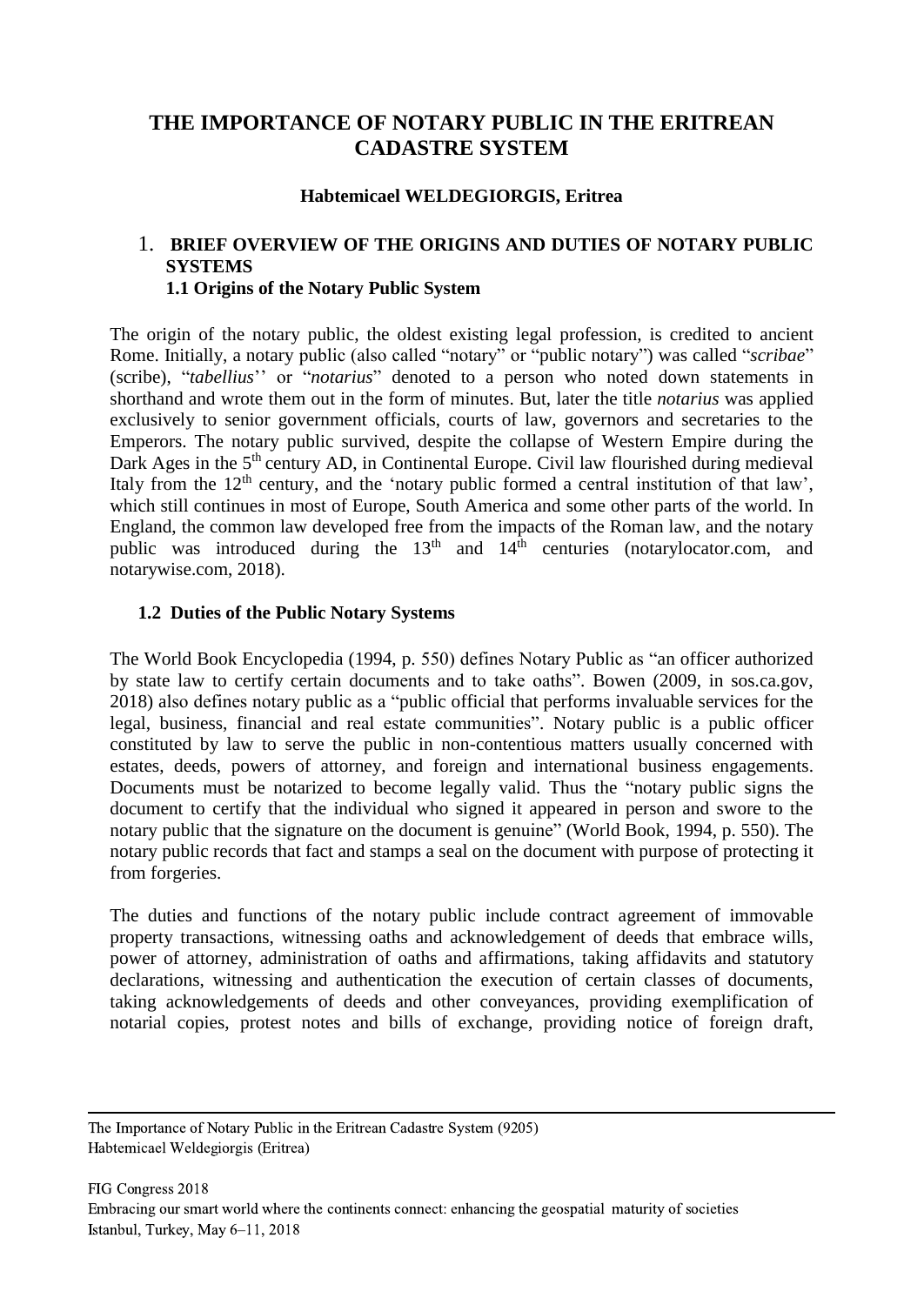verifying translations, preparing international contracts and agreements, authenticating personal document and information, and performing other official acts, depending on jurisdiction (Brooke's Notary, 2002 p.19, in notarywise.com, 2018).

The notary public systems have guiding principles that govern their profession in executing notarial duties and functions with competence and integrity. These are summarized in the Public Notary Code of Professional Responsibility (2010, p.1, in Weldegiorgis, 2014, p. 10). It says that the Notary Public shall: as government officer and public servant, serve all persons in an honest, fair and unbiased manner; act as an impartial witness and not profit or gain from any document requiring a notarial act, apart from the fee allowed by statute; to require the presence of each signer and oath-taker in order to carefully screen each…and to observe that each is aware of the significance of the transaction requiring a notarial act; not execute a false or incomplete certificate, not be involved with any document or transaction that the notary public believes is false, deceptive or fraudulent; give precedence to the rules of law over the dictates or expectations of any person or entity; act as a ministerial officer and not provide unauthorized advice or services; affix a seal on every notarized document and not allow this universally recognized symbol of office to be used by another; record every notarial act in a bound journal or other secure recording device and preserve it as an important public record; respect the privacy of each signer and not use or disclose personal or propriety information for purposes other than the execution of a notarial act.

### **2. BACKGROUND OF THE ERITREAN NOTARY PUBLIC 2.1 Eritrea's Notary vis-a-vis Global**

The Notary Public of Eritrea was a part of the global notary systems that fell within the civil law legal profession until the end of mid-1990. The civil law notaries, in most of European Union and Latin America, former African French colonies, Mexico, Russia, some Asian countries etc., are scholars of private law; they are law professionals who deal with residential and commercial conveyance and registration, contract drafting, business engagements, successions, estate planning and exercising powers of attorney**.** The notaries of the United Kingdom and Wales belong to the common law tradition, but are legal practitioners and executives. Notary systems of the common law jurisdictions of the USA, some parts of Canada, etc. have only the power to administer oaths, take affidavits, declarations or depositions, acknowledge and attest signatures and certify copies. Notaries in most of the USA and parts of Canada provide officially required services limited only to domestic affairs. Their number is not regulated; in the USA there are about 4.5 million lay notaries commissioned for a brief term with the possibility for renewal, in England and Wales there are about 740, and in Australia and New Zealand about 1250 notaries (Thu Ha, 2017, p.1, [foreigndocuments.com,](http://www.foreigndocuments.com/notarizations_en.html) 2018).

The professional requirements also vary. The former Eritrean notaries public were civil law professionals; they were judges and lawyers. Notaries Public in common-law countries like England and Wales and in all civil law countries of Europe, Asia, Africa, Latin America,

The Importance of Notary Public in the Eritrean Cadastre System (9205) Habtemicael Weldegiorgis (Eritrea)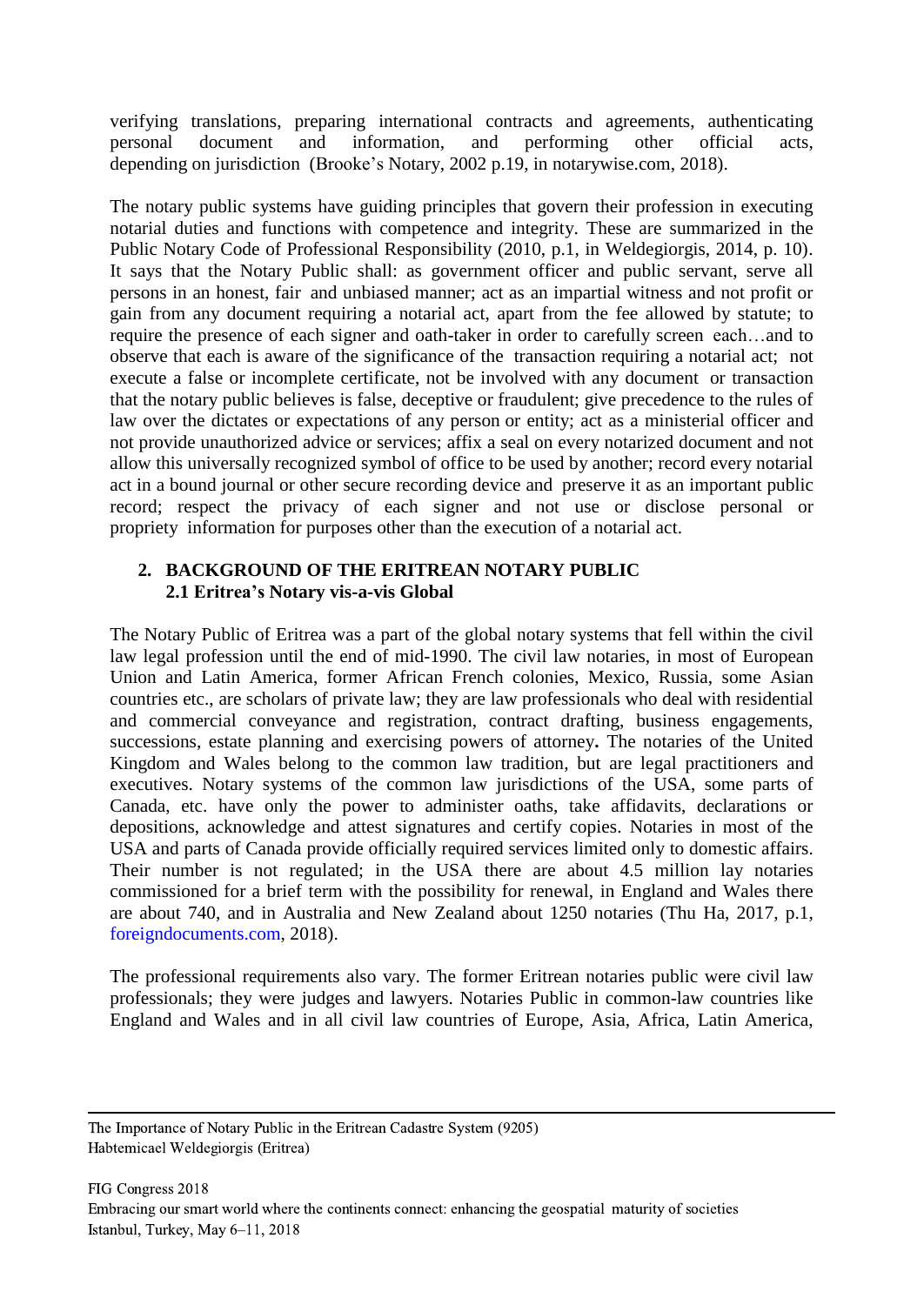Mexico and Australia are qualified lawyers and judges, referred as notaries-at-law or lawyer notaries. The Latin and African notaries public have also retained a civil-law tradition and a civil-law notarial profession who specialize in notarial law and prepare notarial acts. The civil-law notaries or Latin Notaries Public whose main practices are property conveyance and registration, contract drafting, commercial transactions, successions and other estate related matters are lawyers of private law [\(foreigndocuments.com, 2018\)](http://www.foreigndocuments.com/notarizations_en.html). They generally hold undergraduate or graduate degrees in civil law and graduate degrees in notarial law, and unlike the lay notaries of the USA, they provide legal advice and prepare instruments with legal effect.

Notaries public should be independent and impartial and their appointing bodies vary. Previously, in Eritrea they were appointed by the High Courts and their number was limited to 3-4. But now the notary public is present only in Central Region and is appointed by the Governor of the Central Region. Appointment in China is made by the state through open examinations administered by the Ministry of Justice, with powers to witness civil matters for legal purpose [\(lawinfochina.com,](http://www.lawinfochina.com/legal/display-8asp) 2017). In Great Britain and Canada they are appointed by the Court of Faculties, in the USA by a Governor or State Secretary (in some cases by the State Legislature) and in Australia (excepting in Queensland) by the Supreme Court of the relevant State or Territory. In New Zealand (and Queensland) it is done through the Master of Faculties, in France by the Ministry of Justice, in the Netherlands by the Crown, in Germany by the state, in India by the Central Government etc. Notaries public in many European Union (EU) countries are modelled on the French system; appointment is based on nationality, it is usually for life and limited in number (Europe-INFO, 2010, p. 3).

The literature of the global notarial practices shows variations in duties and functions, required professional qualification, appointing bodies, number for licensing and scope of service provision, depending on historical traditions, and socio-economic policies of the country.

# **2.2 The Eritrean Notary Public**

The Notary Public in Eritrea came into existence with the establishment of cadastral system at the end of the 19th century by the Italians. Initially, the Colonial Governors were mandated to appoint the Notary Public. This was reinforced in 1935 by the Italian Proclamation No. 1649 and continued until 1956 when a revised law was introduced. According to the latter law, the power to decide the number of public notaries to be licensed, the criteria for competence, withdrawal of license, etc. was mandated to the Judiciary (GoE, 1956, in Weldegiorgis, 2014, p. 5). The Notary Public and the Cadastral Office worked in close collaboration in the registration of immovable property transactions.

The Eritrean cadastral system was established for the sole purpose of guaranteeing security of property ownership for Italian settlers. It was designed to serve the colonial policy of transforming Eritrea into a settler colony. The registration system, which was based on Italian

The Importance of Notary Public in the Eritrean Cadastre System (9205) Habtemicael Weldegiorgis (Eritrea)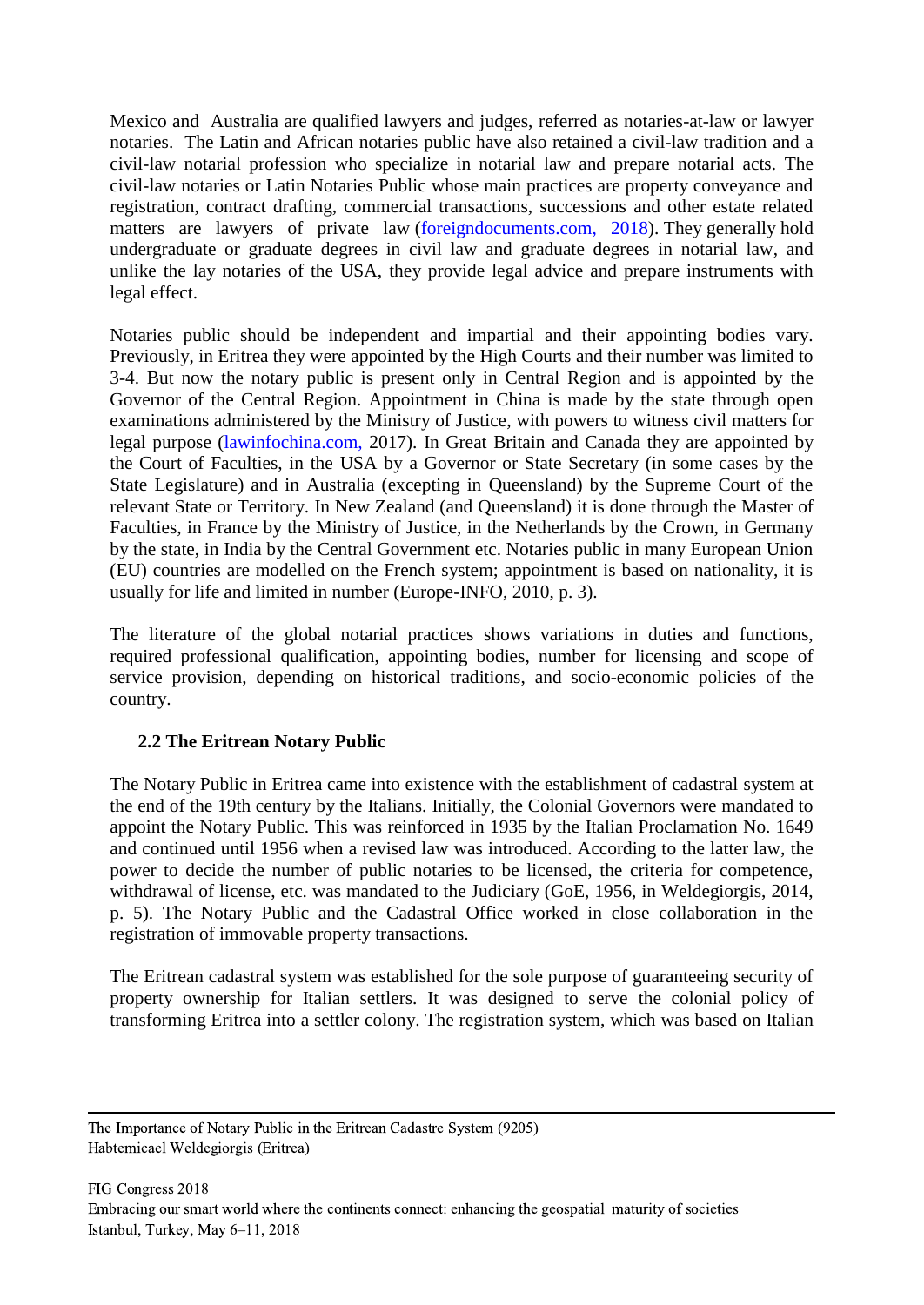laws, was carried out on voluntary basis and mainly confined to urban areas and fertile agricultural lands (Weldegiorgis, 2009, p.2). The registered property had simple survey plan, and records related to ownership, area, and plot and parcel numbers. In this way the Office continued for more than a century, without any qualitative change in its procedures. After Eritrea's independence (1991), the Cadastral Office continued functioning and despite its shortcomings, it was the main supporter and reliable source of evidence providing property security in the verification of property ownership, carried out by the Housing Commission.

The Notary Public authenticates contract agreement in the transaction of immovable property.The Notary Public, unlike the notarial functions world-wide is responsible only for the transactions of immovable property and prepares all the paper work related to contract of the vendor and buyer, registers title- deeds and sends the contract agreement to the Cadastral Office for registration.

Both the Cadastral Office and the Notary Public experienced difficult periods and attempts at their elimination, during the mid-1970 under the Ethiopian military rule. The presumed justification was that all extra-houses, small and large were nationalized, thus denouncing registration of private houses as a bourgeois practice (Weldegiorgis, 2009, p. 2). This is similar to the Notary Public System of the People's Republic of China, which came to a standstill during the Cultural Revolution. However, with the introduction of economic market reforms of the late 1970s, the notary public in China revived its historic place (lawinfochina.com, 2018).

The Housing Commission (GoE, 1991) was established in 1991 to verify and ascertain ownership of nationalized, non-nationalized houses and other immovable property and to return them to their original legal owners. The nationalized houses of the Italian settlers in Eritrea were compensated in early 1980s by the Italian Government according to an agreement signed between the Ethiopian and Italian governments. The registration system maintained property records with utmost care and its contribution to the new registration system is great: a tradition of registration in itself is an advantage.

The Importance of Notary Public in the Eritrean Cadastre System (9205) Habtemicael Weldegiorgis (Eritrea)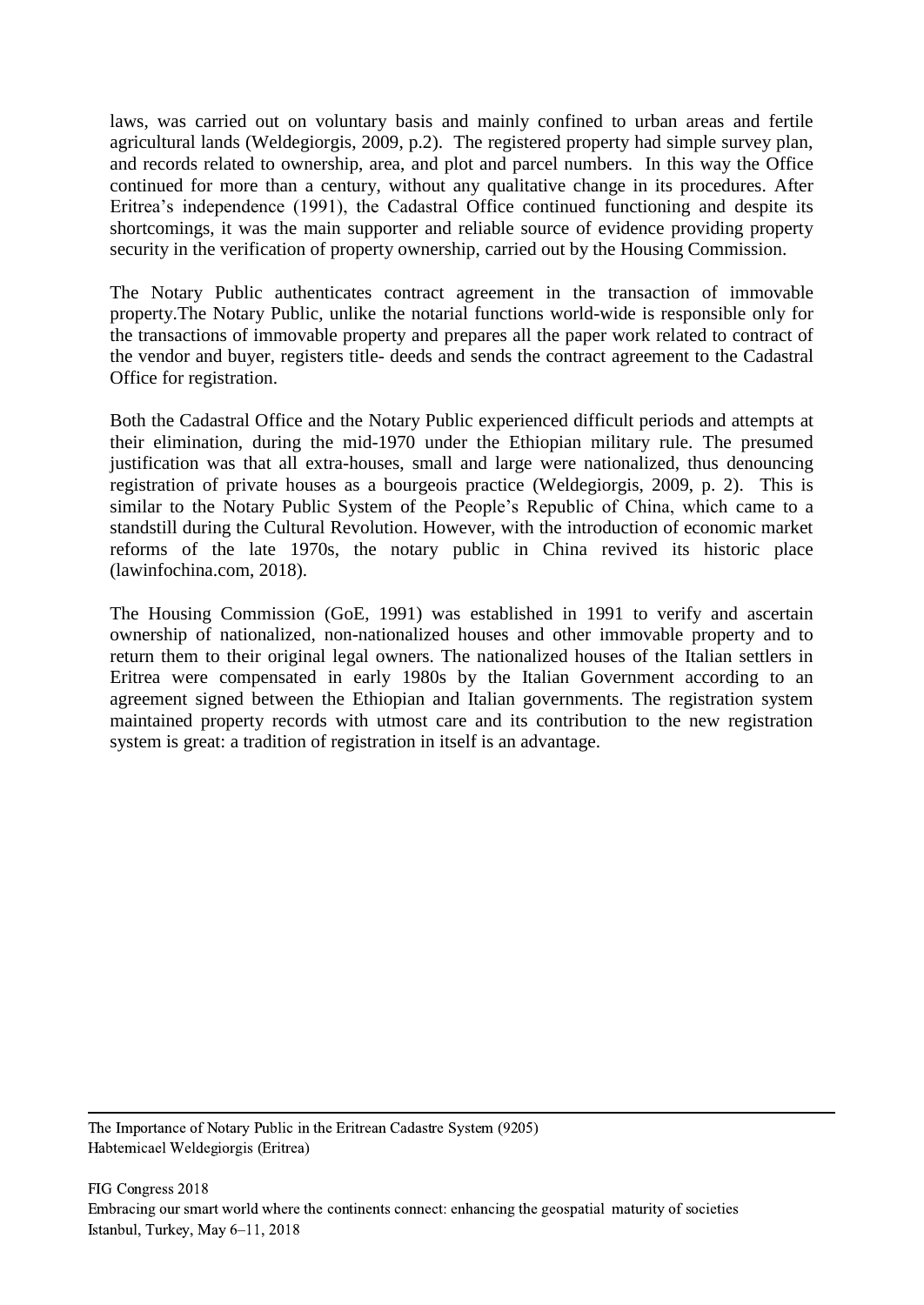

The Notary Public in Eritrea continued as an independent entity until the end of December 1995. Later, it was restructured as civil-law notary, and most recently as semi-lay notary public under the Administration of the Central Region, around the capital city of Asmara. In the other five regions it is yet to be reconstituted. Because of the absence of notary public in the five regions, immovable property purchased through internal contract is hindered from being transferred legally from the vendor to the buyer, leaving immovable property ownership insecure.

Fig. 1: Map showing location of Eritrea in Africa

## 3. **THE CURRENT ROLE OF THE ERITREAN NOTARY PUBLIC 3.1 Duties Relative to Global**

Since its reorganization under the Regional Administrative Structure in December 1995, the mandate of the Eritrean Notary Public has been limited to the notarization of contract agreements of immovable property transactions through sale or inheritance, donation, exchange, partition and wills. Land as immovable property is state-owned and not subject to sale or any other form of transfer.

The title of ownership of immovable property of a deceased person should be transferred to the rightful heirs. A time limit for the transfer of immovable property through inheritance, sale or donation is essential. In Eritrea, the time limit for transferring title of ownership through sale, inheritance or donation of immovable property is two months (GoE, 1997). But,

The Importance of Notary Public in the Eritrean Cadastre System (9205) Habtemicael Weldegiorgis (Eritrea)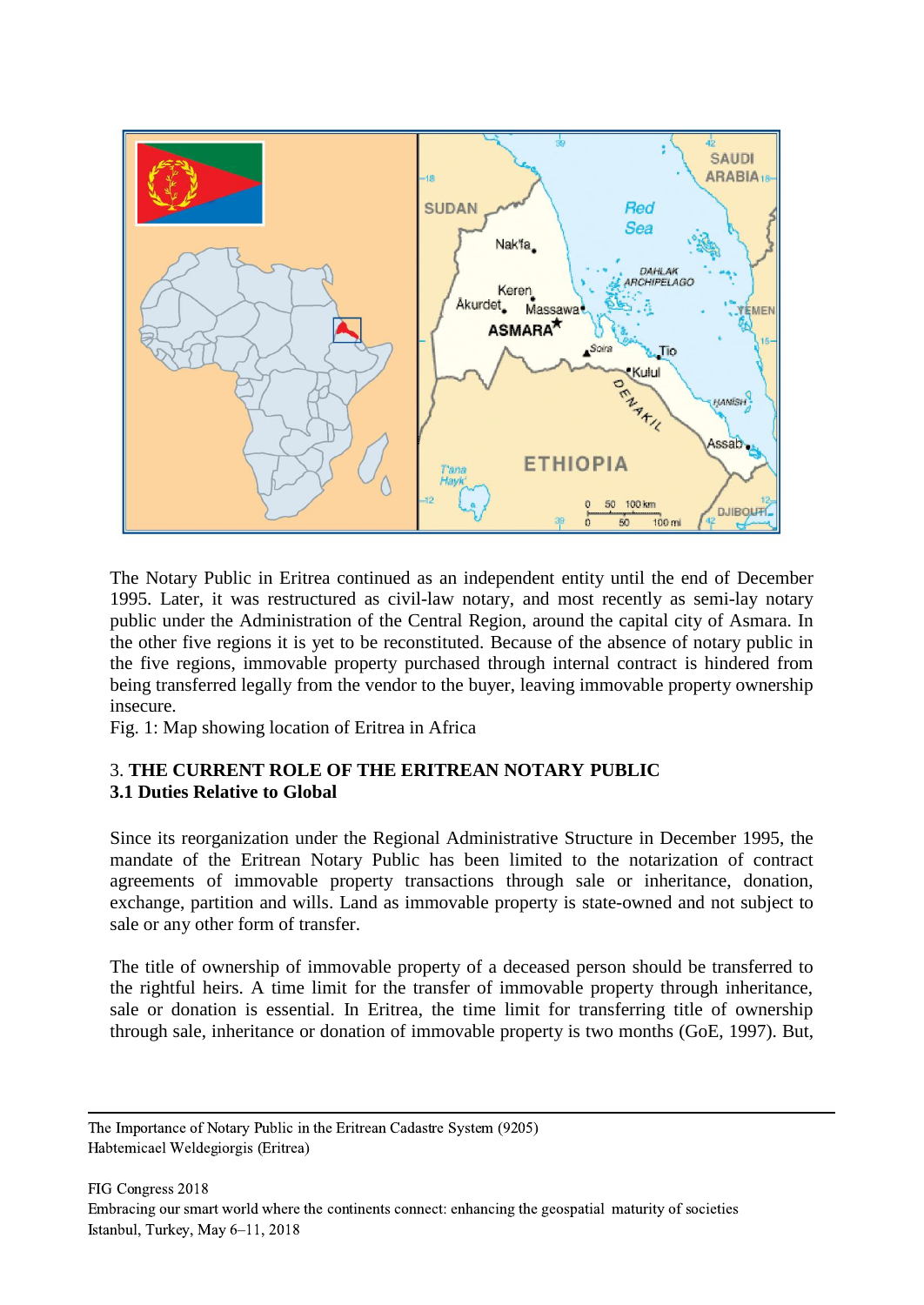many immovable properties remain titled by the deceased; the law has not been enforced. Enforcement is expected to begin from May 2018, charging 20% monthly late registration penalty increment of the normal service charges prescribed by the Law. The customers have been alerted of this since May 2017. The Draft Civil Code of Eritrea (GoE, 2015, p. 17) states the necessity of death declaration, but it doesn't specify time. In South Africa, acknowledgement of death is 14 days and finalization of liquidation and distribution of account for a property worth a quarter of a million Rand (1USD=13.38 Rand) takes 6 to 13 months provided that there is no objection lodged [\(sanlan.co.za,](https://www.sanlan.co.za/personal/financialplanning/willstrustsestates/pages/estate-administration.aspx) 2017).

In the preparation of contracts the directives of the Eritrean Notary Public Office (1999) states that the notary ascertains the presence and verifies the authenticity of all relevant documents and clearances from tax, debt, mortgage and pledge. The main documents required for the validation of the transaction by the notary public include: construction plan, certificate of ownership, contract of sales or donation, courts' approval of inheritance or will, agreement of partitioning, power of attorney (in case of representation by other persons), certification of marital status, proof of property ownership prior to marriage (for a spouse claiming sole property ownership), signed consent of spouse for the transaction (in case of married), etc. This is done to ensure the legality of the immovable property transactions.

With the completion of verification of documents, legality of the transactions and fulfillment of the necessary clearances, the notary public directs it to the Department of Infrastructure for surveying, verification and authentication of the plan and redrawing the plan (including partitioning as required) in the name of the new owner. The contracting parties are then made to sign the contract in the presence of and the signature of witnesses in front of the notary public. Once this is accomplished, the notary public has the responsibility of ensuring that the payments of appropriate taxes and dues to the Department of Inland Revenue and Regional Administration, and settlement of the sale amounts from the buyer to the seller are effected, before directing it to the Cadastral Office for the registration and issuance of certificate of ownership of the immovable property to the new proprietor. The total amount of tax and dues paid for transactions of any immovable property, including inheritance is 9% (if partition is done at the same time) of the assessed value of the property. But, if partition is done later, after the registration of the immovable property in the Cadastral Office, the tax fee for processing by the notary is 2%.

The guidance document or the Notary Journal of California (USA), which is advisory and binding, looks similar to that of Eritrea. It consists of date of notarial act performed, type of document and type of ID presented by principals, printed address of principals and signature of principals (cdn.sos.ca.gov, 2018). The notaries should use either a Notary Record Book or Notary Journal. The American Society of Notaries recommends that notaries use a record book or notary journal for notarial acts. Despite this, the Notary Record Book is a requirement in some states, like California, Maryland, Massachusetts, Missouri, etc. and Electronic Journal in Michigan, Minnesota, New Jersey, Nebraska, Virginia, etc. [\(asnnotary.org,](https://www.asnnotary.org/?form=rbkrequirements) 2017). Unlike

The Importance of Notary Public in the Eritrean Cadastre System (9205) Habtemicael Weldegiorgis (Eritrea)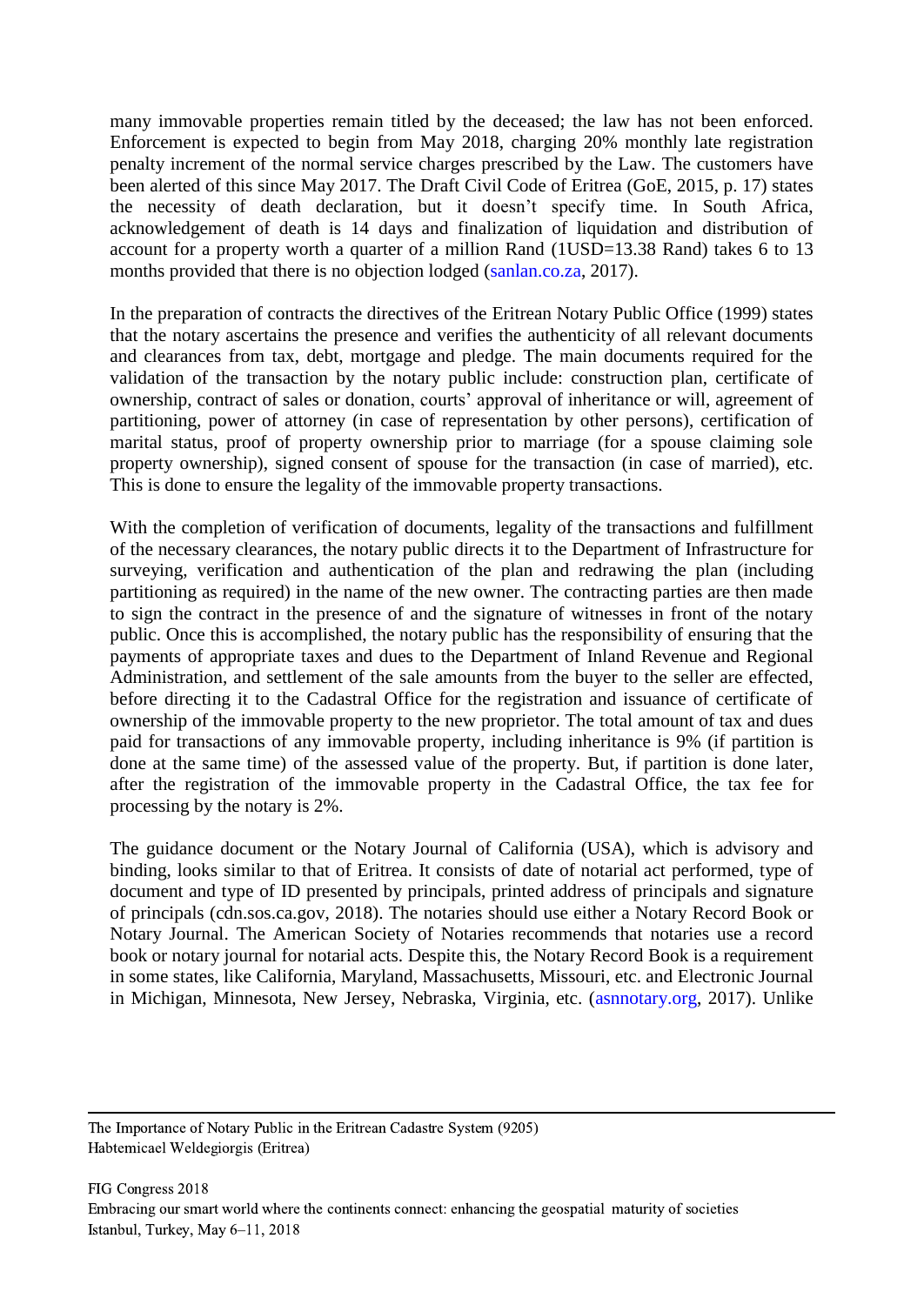in Eritrea, most notaries in other countries notarize commercial or personal documents which originate in other countries.

The stamp duty charged by the Notary Public in Eritrea is  $5.00$  ERN (1 USD = 15 ERN). The percentage tax of the assessed value of Eritrea is higher than that of Sweden and other European countries. In Sweden, it is 1.5% for private individuals and 3% when a property is bought by a legal person and for mortgage registration 2% of the sum (Swedessurvey, 1998, p. 10). The relative transfer cost of buying a house in countries such as France, Portugal, Spain, Ireland, Italy, Germany, etc. is higher than that of Sweden. But, the average relative transaction fee in Africa is much higher than in other continents.

Fees are charged for the registration and transfer of immovable property. The average fee for Sub-Saharan Africa is 7.8%, East Asia and Pacific 4.3%, South Asia 6.9%, Europe and Central Asia 2.5%, Latin America and Caribbean 5.8%, Middle East and North Africa 6% and High Income Countries (OECD) 4.2%. The 9% tax charge in Eritrea is quite high. The average time taken for immovable property registration varies from 20.4 days for Europe and Central Asia, to 22.3 days for the High Income Countries, and 59.3 days for Sub-Saharan Africa to 111.6 days for South Asia (World Bank, 2018). In Eritrea, the process for transfer of immovable property takes about 70 days.

## **3.2 Immovable Property Registration**

The mandate of the Cadastral Office is to register all lands, rights over land, duties that emanate from such rights and the registration and issuance of certificate of ownership of immovable property acquired through sale, donation, inheritance or other legal means (GoE, 1997), as evidenced by either the Department of Infrastructure or the Notary Public. The Office is mandated to register right holders of land (usufruct) together with the property erected over it, providing information on transfers of immovable property for any encumbrances, be it pledge or mortgage and their release. It is entitled to charge fees for the services it provides. Currently, the service charge for registration, for example, is 150 ERN, which is uniform for all types and sizes of buildings. There is a proposal pending approval for upgrading the service charge fees in accordance to building type and allotted area of land for commercial agriculture.

The *vision* of the Cadastral Office is to make registration of immovable property speedy and easier for all clients and its *mission* to protect and guarantee security of immovable property ownership and the use-right over land. To fulfill this all land and other immovable properties need to be registered. This necessitates application of comprehensive mapping and land use planning that is also essential for comprehensive cadastre. This type of cadastre could facilitate towards cadastre playing as a basis for sustainable development.

To realize its vision and mission, the Cadastral Office is inculcating a judicious organizational culture such as integrity, fairness, work discipline, professionalism, openness and team work

The Importance of Notary Public in the Eritrean Cadastre System (9205) Habtemicael Weldegiorgis (Eritrea)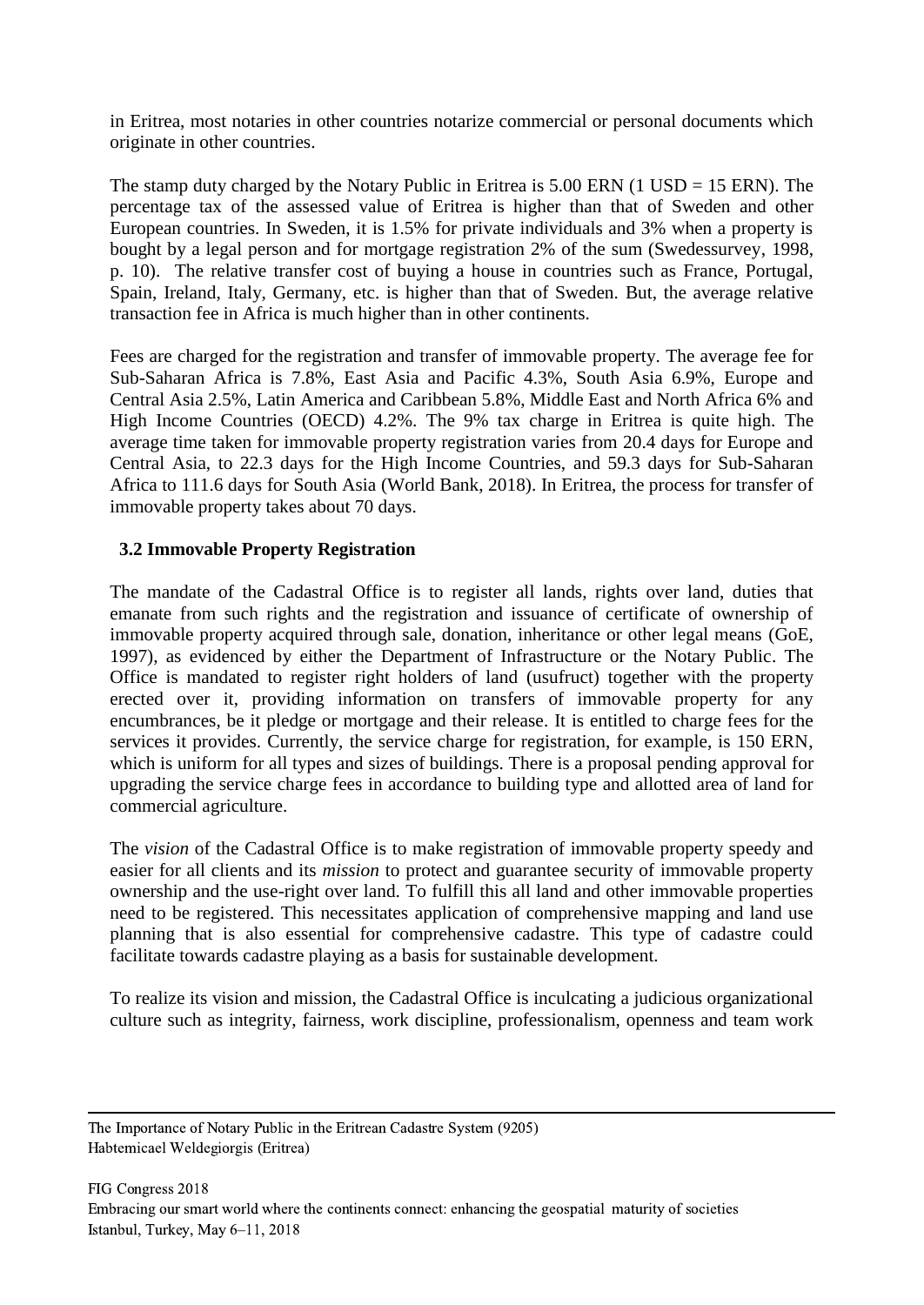across its work procedures. The Cadastral Office is also undertaking public awareness activities through mass-media campaigns, meeting of relevant stakeholders about the benefits of property registration in protecting their property rights and ensuring legal transactions of immovable property. However, an effective model is needed.

A modified model for the effective registration of immovable property is given below. The figure demonstrates that an effective registration system requires the interplay between a responsible authority (a cadastral office), an objective legal framework for the cadastral system and notary public, competent human resources and an empowered clientele society. It is only through these prerequisites that the immovable property ownership rights can be secure.

The Importance of Notary Public in the Eritrean Cadastre System (9205) Habtemicael Weldegiorgis (Eritrea)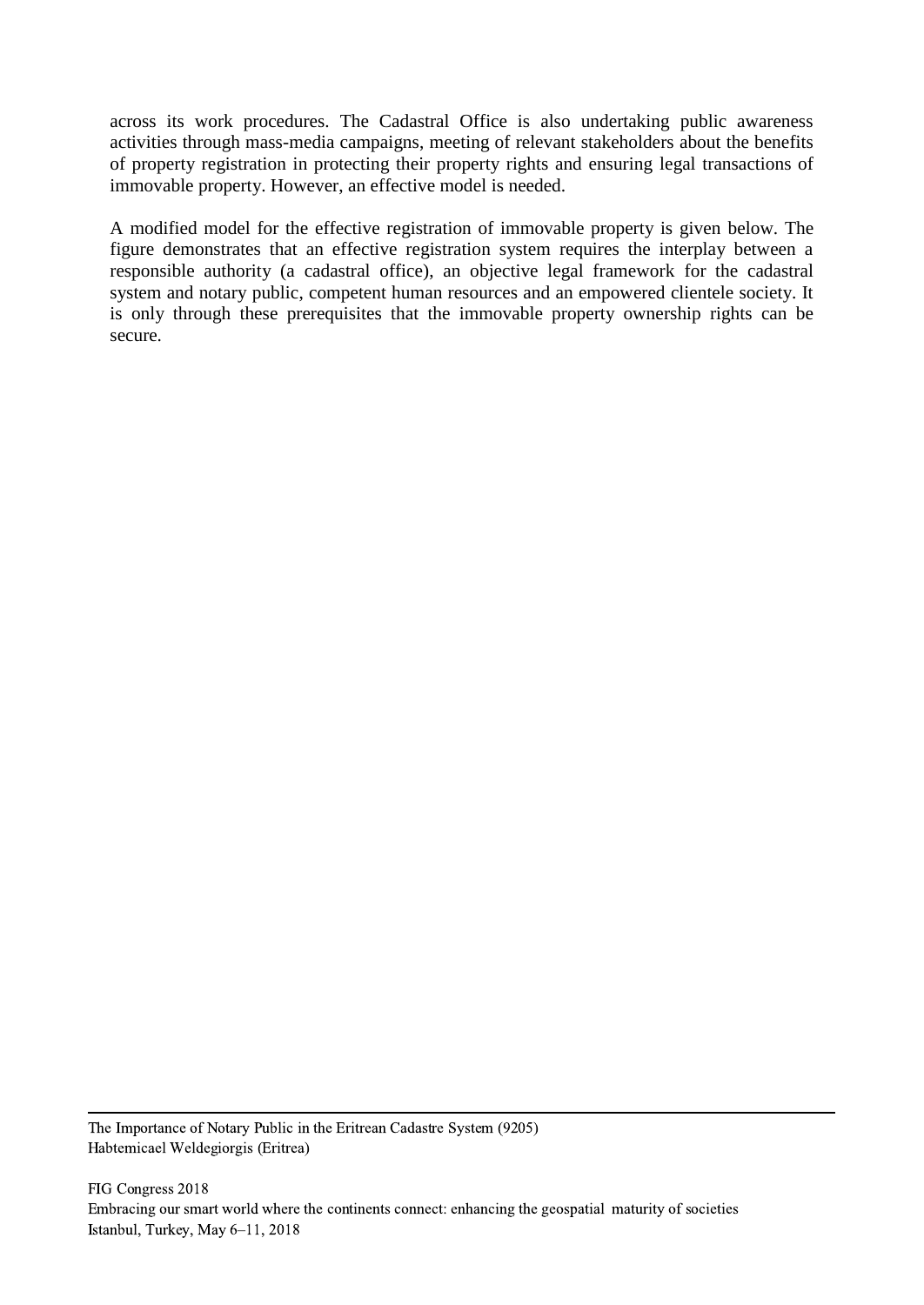Figure 2: Adapted from good governance in land administration (Buchanan, 2008) but modified to suit an effective immovable property registration model

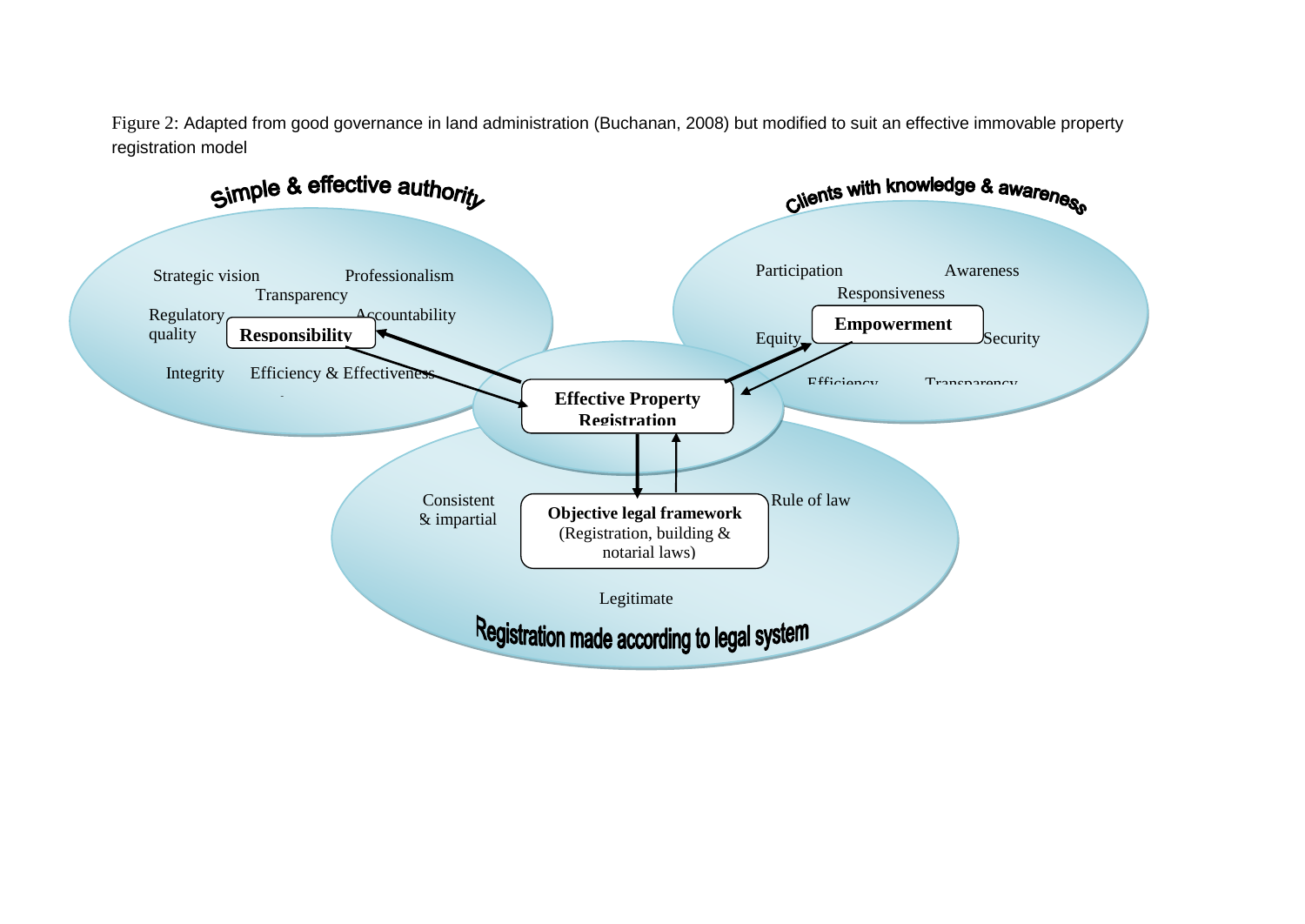## **3.3 Procedures of Transfer of Immovable Property**



The procedures for the transactions of immovable property are shown below.

Figure 2: Procedure of Transfer of Immovable Property

Source: Weldegiorgis, H. (2014) The Eritrean Notary Public in the Context of Global Notaries System

The Importance of Notary Public in the Eritrean Cadastre System (9205) Habtemicael Weldegiorgis (Eritrea)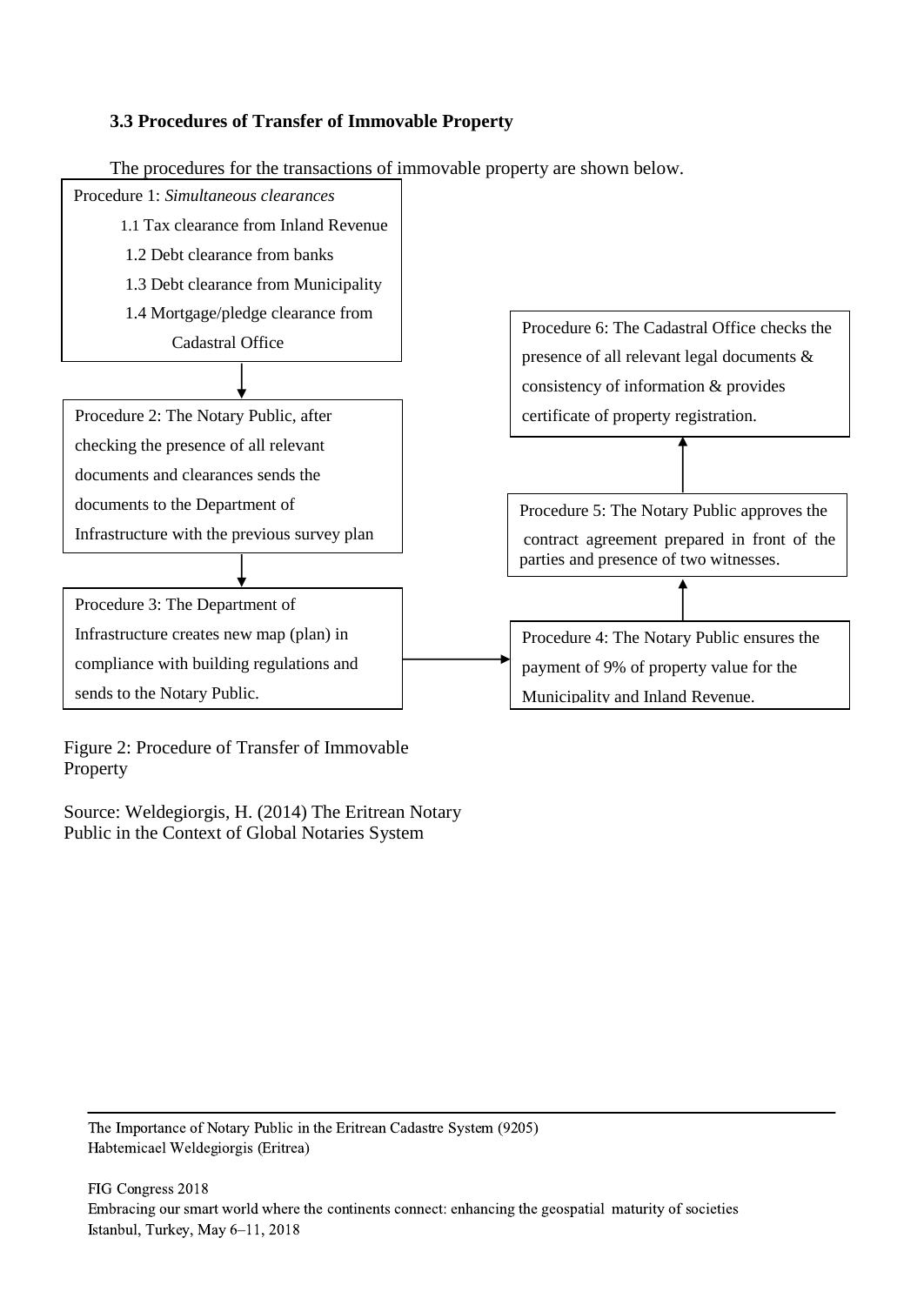The steps illustrated in figure 2 are the procedures currently practiced in Eritrea (Weldegiorgis, 2014, pp.8-9). It shows the linkages and roles played by the notary public and the Cadastral Office in the provision of effective, efficient, transparent and safe transfer of immovable property and protection of immovable property ownership rights.

Procedure one ensures that the property is free from any debts or mortgages from banks, the Inland Revenue, the Cadastre Office and the municipality in order to be transacted in any lawful manner. In step two, the notary public checks that there is sufficient authentic documentation evidencing the rightful ownership of the property by the client applying to transfer the property. Once the legal ownership has been ascertained, the technical specifications of the immovable property to be transacted are surveyed for verification by the Department of Infrastructure and accordingly a new plan drawn in the name of the new owner and this is forwarded to the notary public (step 3).

In steps four and five the notary public ensures that the client pays all his dues (9%) to the Inland Revenue and the Municipality and the settlement of the sale amounts to the seller and approves the transfer contract or agreement between the parties concerned in presence of two witnesses. In step six, the Cadastre Office issues a new certificate of registration of ownership or right holder to the legal holder and registers the immovable property in his title. The Cadastre Office retains a copy of all the documents that served the legal basis of the transactions, as processed by the Notary Public and the Department of Infrastructure.

The procedural links between the Notary Public and the Cadastral Office avoid any dubious transaction and holding of title of ownership over immovable property thereby protecting the property rights of the people.

#### **4. LESSONS LEARNED**

The need for notaries public has grown tremendously with the advent of globalization and internationalization of the market and business demands for use of legal services. Many countries use the notaries to notarize documents related to deeds, businesses, contracts, etc. in order to be legally valid. The issue of legal security is more important today than ever before since businesses and markets require notarial services for their growth. It is becoming apparent that the notary public in countries, such as Eritrea needs to embrace other notarial services beyond the contracting of transactions of immovable property.

The requirement for the appointment of notaries varies. In some countries like the USA, they are lay notaries who provide notarial services restricted to guidelines provided and their number is far greater and the fee they charge unregulated. In all civil-law countries they are legal professionals, the time of licensing unlimited, their number few and the service fee they charge regulated. They specialize in international law, international transactions and documentation, notarial theory and practice, etc. Eritrea's long-time notarial experience, although short of the broad notarial services, previously fell within this latter category.

The Importance of Notary Public in the Eritrean Cadastre System (9205) Habtemicael Weldegiorgis (Eritrea)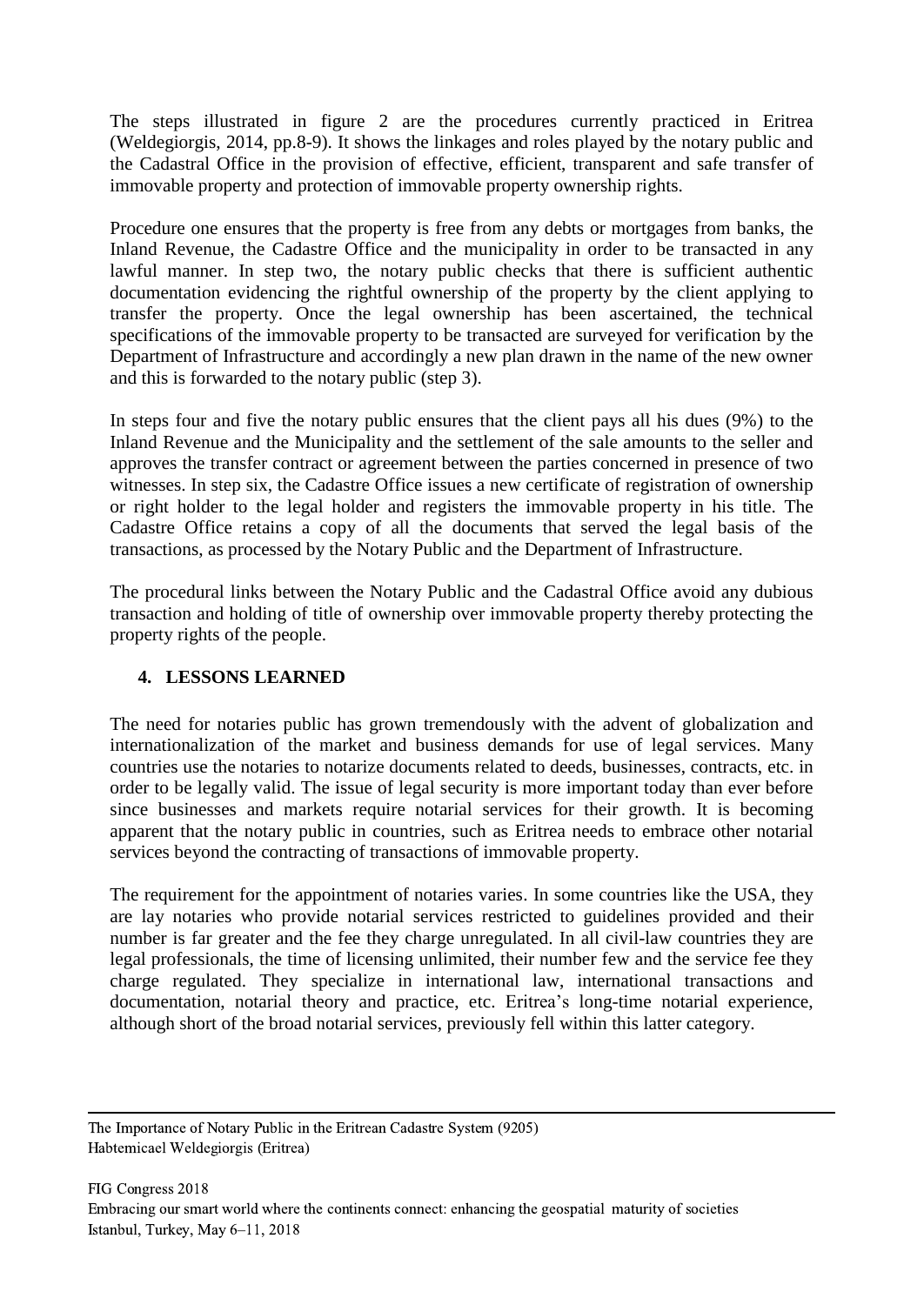Presently, the Notary Public in Eritrea is semi-lay notary limited to the Central Administrative Region (*Maekel*). It is ensuring secure transfer of immovable property. In the other regions legal transfer of immovable property is currently not possible due to the absence of notary public. This leads to illegal sale and purchase of immovable property, leaving transfer and ownership of immovable property insecure. In contrast to many other countries, Government revenues from tax of transfer of immovable properties are not collected in time.

## **5. CONCLUDING REMARKS AND RECOMMENDATIONS**

The Notary Public continued its duties as an independent body until the mid-1990s, when it was restructured under the Central Administrative Region. In the other regions, it has not yet been constituted. The demand for notarial services in the other administrative regions has become urgent, in response to the emerging cities and towns. It is advisable to be restructured either under the Ministry of Justice or the Ministry of Local Government, preferably being legal professional practitioners, because the civil-law notary public had existed in Eritrea for about a century. Their number also needs to measure up to the demand of the cities and towns.

In addition, the functions of the former Eritrean civil-law or even the current semi-lay notary public are limited to contract agreement of immovable property transactions. The notarial services need to expand to embrace some of the civil-law notarial services in use world-wide. Broadening the civil-law notarial duties and its empowerment are absolutely imperative in order to effectively fulfill its duties.

Finally, the liquidation time limit of an immovable property titled by the deceased persons has to be enforced. The liquidation needs to be finalized in a specified time so that the title of immovable property ownership is given to the living heirs'; thus specified time for declaration of death is required to be legally issued. This could highly activate the timely enforcement of the law of transfer of immovable property.

# **6. REFERENCES**

Bowen, D. (2009) Notary Public Handbook, State of California, Business Programs/Notary Public [www.sos.ca.gov/business/notary/notary.htm](http://www.sos.ca.gov/business/notary/notary.htm)

Civil Law Notaries in the European Union: the CNUE Mhtml:file://G:/Notaries%20de20%France%20-%20Civil%20Law%20notaries%20in%20t

Deceased Estate Administration: Wills, Trusts and Estates [http://www.salan.co.za/personal/financialplanning/willsestates/pages/estate](http://www.salan.co.za/personal/financialplanning/willsestates/pages/estate-administratiob.aspx)[administratiob.aspx](http://www.salan.co.za/personal/financialplanning/willsestates/pages/estate-administratiob.aspx)

The Importance of Notary Public in the Eritrean Cadastre System (9205) Habtemicael Weldegiorgis (Eritrea)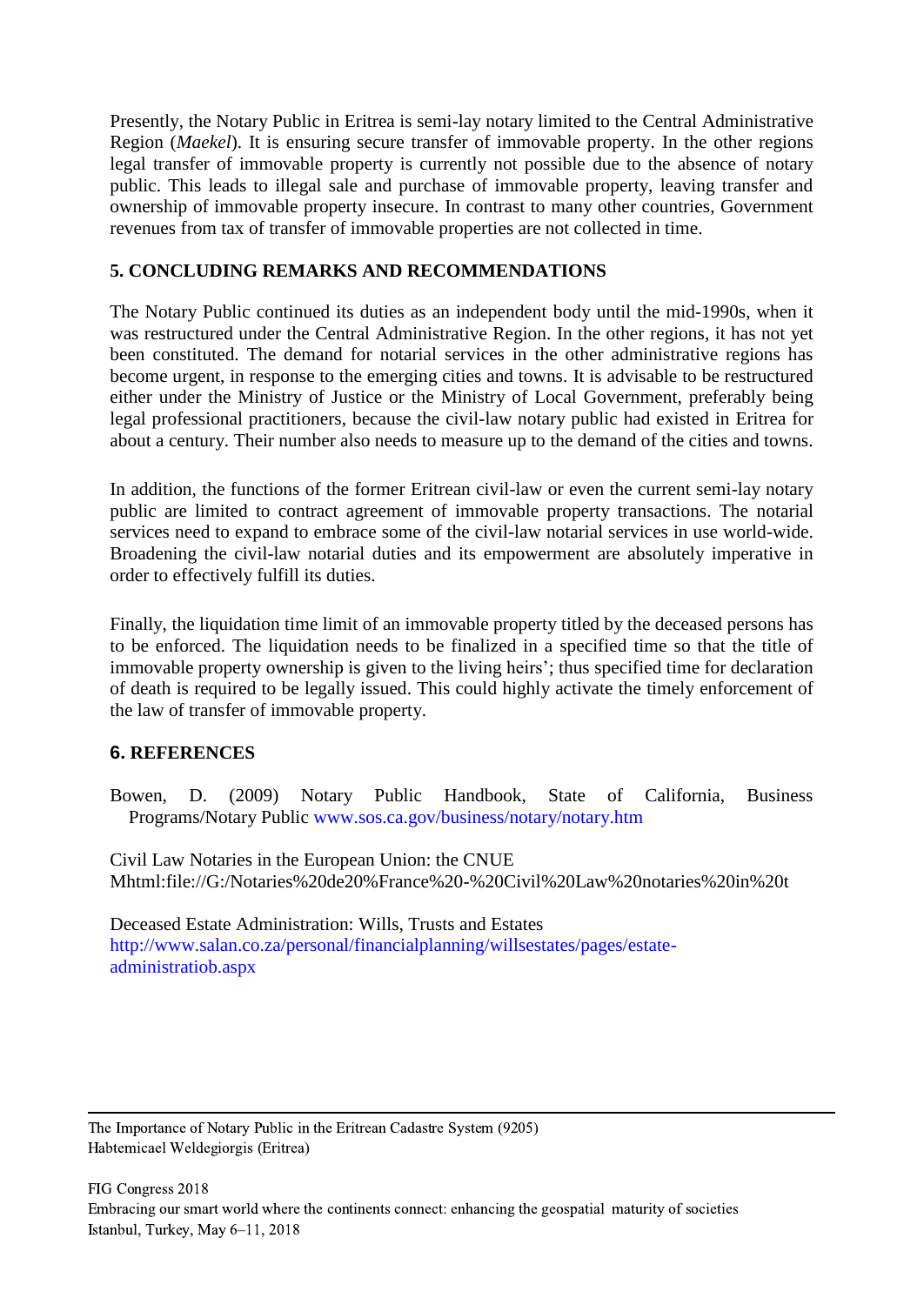Europe- INFO Notary Talk of England and Wales [http://www.notarypublicinlondon.com](http://www.notarypublicinlondon.com/)

GoE (2015) Draft Civil Code of Eritrea, Asmara, Eritrea

GoE (1991) Proclamation No. 16/1991: A Proclamation for the Verification of all nationalized and non-nationalized houses, and other immovable and moveable properties

GoE (1994) Proclamation NO. 58/94: A Proclamation to reform the system of Land Tenure in Eritrea, Asmara, Eritrea

GoE (1997) Proclamation NO. 95/1997: A Proclamation to Provide for the Registration of Land and Other Immovable Property, Asmara, Eritrea

How Property Passes Upon Death http://www. igrow.co.za/how-property-passes- upon-death

National Notary Association (2010) The Notary Public Code of Professional Responsibility <http://www.nationalnotary.org/resources/index.cfm?text=actionCode>

Notary Journal: <http://www.notary.cdn.sos.ca.gov/forms/notary-handbook-2015.pdf>

Notary Public History http:/[/www.notarylocator.com.au/notary-public-history](http://www.notarylocator.com.au/notary-public-history)

Notary Public (1999) Directives for Public Notary in the transfer of immovable property (unpublished), Public Notary Office, Asmara, Eritrea

Notary Public History: A National Directory of Public Notaries https//www.notarylocator.com.au/notary-public-htm

Notary Record Book Requirements by State: American Society of Notaries <https://www.asnnotary.org/?form=rbkrequirements>

Notary Wise: Notary History http://www.notarywise.com/notary-history.htm

Public Notary System in China [http://www.lawinfochina.com/legal/Display\\_8asp](http://www.lawinfochina.com/legal/Display_8asp)

Russian Translation Services (2018), Notary Public in Russia [http://www.foreigndocuments.notarizations\\_en.html](http://www.foreigndocuments.notarizations_en.html/)

The World Bank (2018) Doing Business, Measuring Business Regulations

The Importance of Notary Public in the Eritrean Cadastre System (9205) Habtemicael Weldegiorgis (Eritrea)